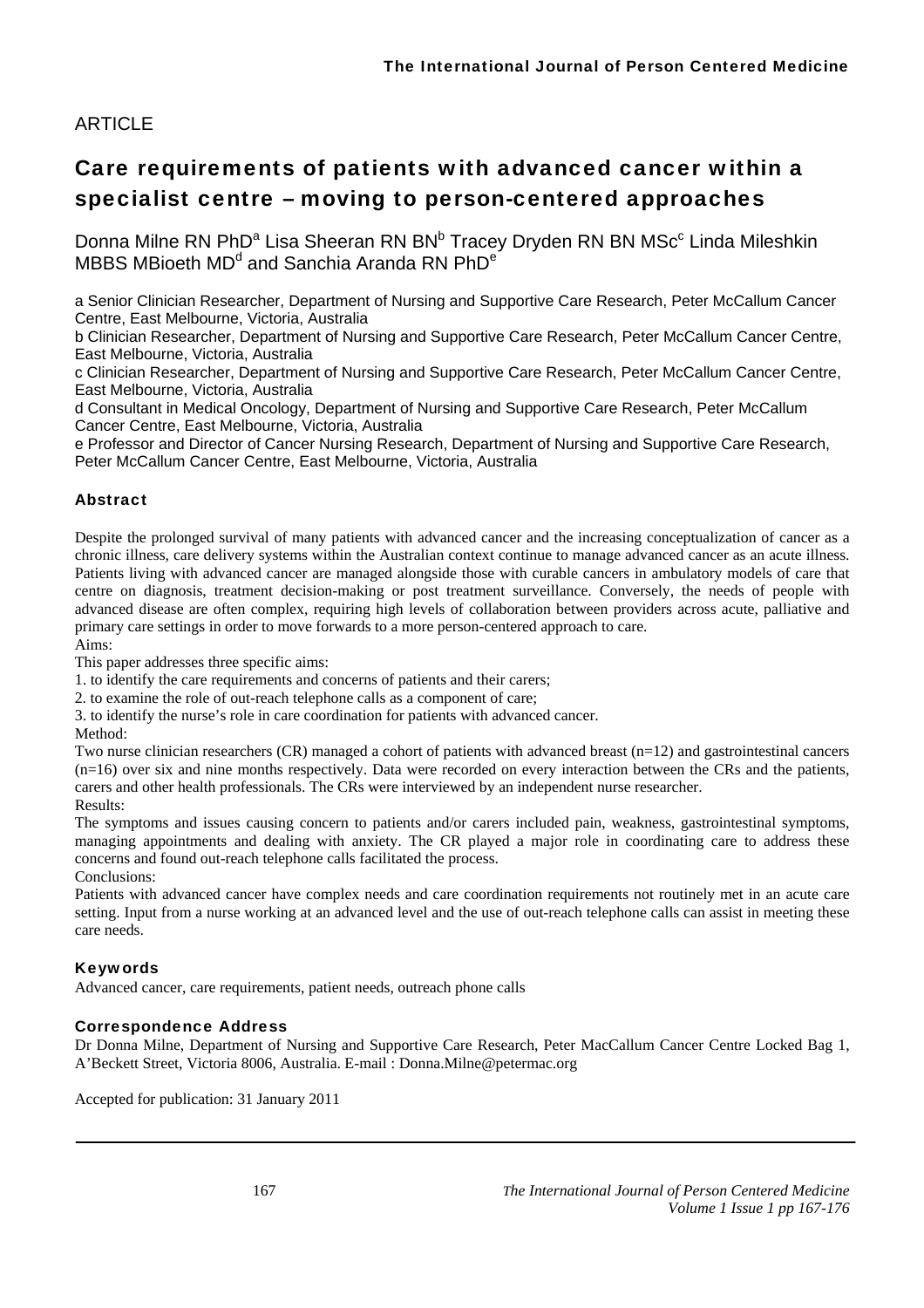### Introduction

People with cancer are living longer with around 60% of all Australians living for at least five years after a diagnosis of cancer [1]. In addition to those who are cured of cancer, there is a growing population of survivors living with advanced disease as a result of improved treatment options and disease management. The result is a need to manage cancer as a chronic illness. While this change in conceptualisation is present in both health-related literature [2,3] and in government policy and planning documents (4, [4,5], it is yet to be translated into care system changes. People with advanced cancer continue to be primarily managed in the acute care setting, in part because of the increasing number of new treatment options available. In contrast, other well recognised chronic diseases, such as depression, hypertension and diabetes, are managed increasingly within the primary care setting [6-10].

Evidence-based models of chronic illness care exist and emphasise patient-centred care [11] and selfmanagement, with the aim of empowering both the patient and their caregivers to manage the illness. This is particularly important in the cancer setting where patients with advanced cancer have multiple needs and issues [12] and are primarily managed in an acute care setting but also receive care from health professionals in primary, community and home settings. Despite these complex care requirements, no specific model of care exists for advanced cancer and medical, psychosocial and practical support is mostly clinician-defined. This can result in poor care coordination and sub-optimal support for patients. In addition, communication with families [13] and between various health professionals such as primary care doctors may be inadequate.

In contrast, effective self-management of chronic conditions by patients and carers results in better communication with clinicians, improved self-reported health and lower distress, fewer hospitalisations and decreased health system costs [14]. To facilitate the selfmanagement aspects of cancer care, advanced practice nurses, also known by a variety of other titles including clinical nurse specialists and nurse care coordinators, are increasingly implemented to assist cancer patients and carers by providing education, medical, emotional and supportive care [15,16]. The aim of care coordination is to enhance the patient's experience during illness. In Australia, many dedicated cancer care coordinators are registered nurses, who practice within the context of a multidisciplinary team and are directly involved in care processes and plans to ensure all patient care requirements are arranged and delivered [17].

In addition, nurse-led telephone or out-reach calls to cancer patients have been trialled [18]. These out-reach calls offer an alternative to routine follow-up hospital visits, potentially reducing the burden on outpatient clinic services and negating the need for patients to travel [18- 23]. Furthermore, nurse-led telephone interventions provide psychological support, address informational needs [18,24], reduce emotional distress and enhance physical functioning for cancer patients [25]. These studies also suggest interactions by nurse specialists can promote patient self-management and reduce acute service utilisation.

Here, we present the outcomes of an exploratory participant observation study of patients with advanced cancer at an acute specialist cancer hospital in Australia. The overall objective was to understand the concerns and care requirements of people affected by advanced cancer and their health professionals. The aims of the study were:

1. to identify the care requirements and concerns of patients and their primary carers;

2. to examine the role of out-reach telephone calls as a component of care, and

 3. to identify the nurse's role in care coordination for patients with advanced cancer.

This paper provides insight into the complexity of care required by and provided to patients with advanced cancer and those close to them and highlights the critical role of care coordination in meeting patient needs.

### Method

An exploratory participant observation study was undertaken to establish the care coordination needs of patients with advanced breast or gastrointestinal (GI) cancer. Two specialist nurse clinician-researchers (CR) worked as care coordinators and were each responsible for the care of one of the two patient cohorts. The CRs recorded the type, frequency and reasons for interactions between the patients, their family and the treatment team and CRs. The data were augmented by individual interviews with the CRs conducted by an independent nurse researcher. The CRs were asked to discuss their role in the care of patients with advanced cancer.

The study was approved by the Human Ethics and Research Committee at the Peter MacCallum Cancer Centre, Melbourne, Australia.

### Recruitment

Patients were eligible for the study if they had an advanced, incurable breast or GI cancer and were identified by their treating team as having multiple, complex issues and needs. Patients were informed about the study during an outpatient appointment and if they gave informed consent were introduced to the relevant CR. Data collection occurred over six and nine months respectively for the breast and GI patients, commencing in October, 2007.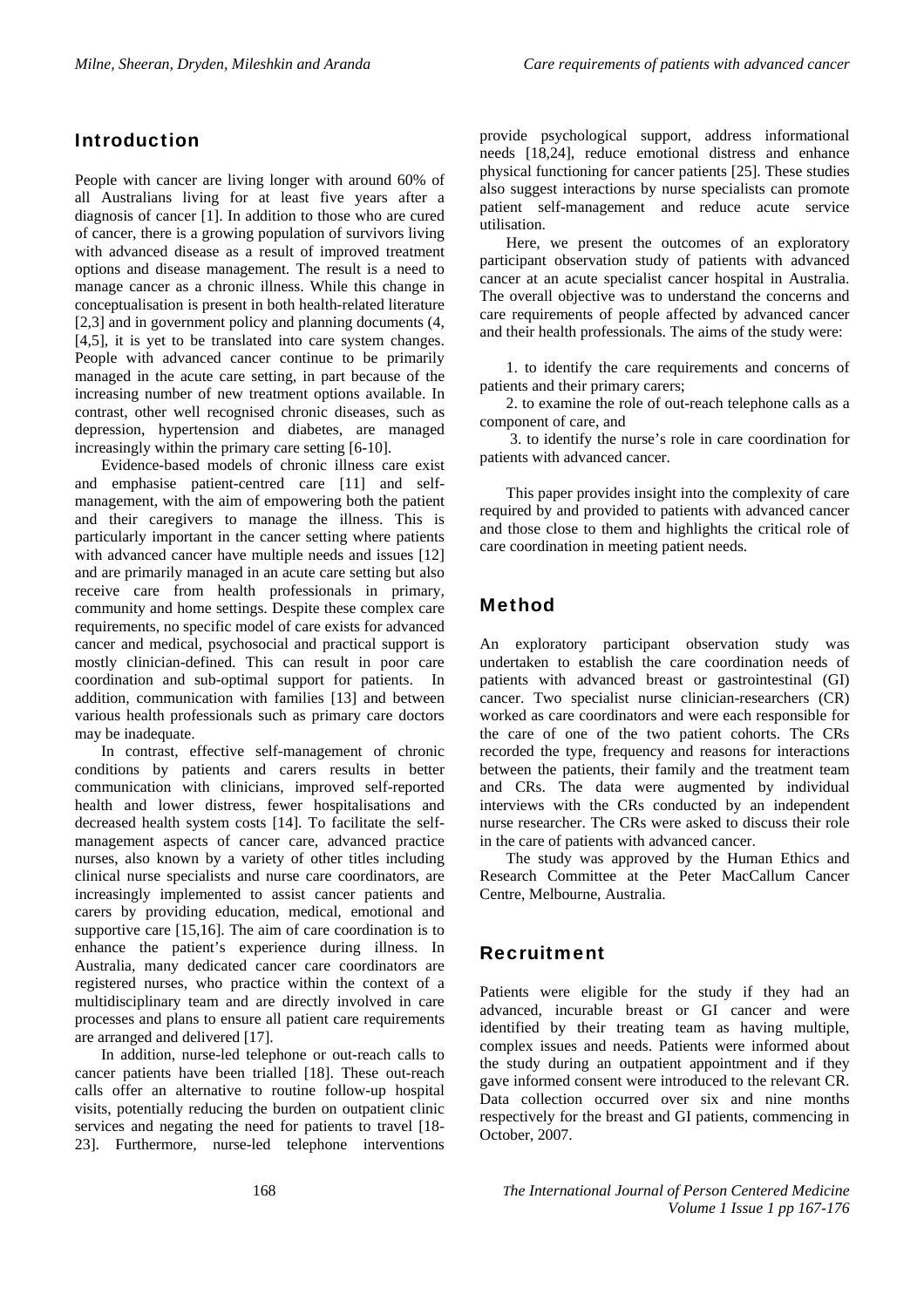### Data collection

Data were recorded on every interaction between the CRs and the patients, family members and/or carers and other health professionals both within the hospital and in the community using specifically designed data collection forms. Data on the physical, psychosocial and practical issues and concerns of both patients and carers were recorded, together with the actions performed by the CRs to facilitate a resolution of issues and concerns. The length of the interactions between the CR and patient/family member was also recorded.

Out-reach telephone calls to patients and carers were made by the CRs five to seven days prior to scheduled outpatient appointments to identify any issues that required interventions or investigations before attending the hospital. Calls were also made one to two days after commencement or change in treatment or when symptoms required close monitoring. The reasons for the out-reach call, length of call and outcome or required actions were all recorded on specifically designed forms by the CRs.

### Results Patient Characteristics

The patients with breast cancer  $(n=12)$  ranged in age from 31 – 72 years (mean 51.5). The patients with GI cancers (n=16) were slightly older (range 37–82 years, mean 63.6) and tended to have shorter survival times. Three women with breast cancer lived alone and did not identify a family member or support person while three patients with GI cancer lived alone but had an identified support person.

#### Disease Characteristics

A range of GI cancers were represented in this sample including neuroendocrine tumours, oesophageal, pancreatic, colorectal and gastric cancers. Most GI and one third of breast cancer patients were initially diagnosed with metastatic disease with the remainder diagnosed with early disease at the beginning that subsequently recurred. Nine patients died during the data collection period (n=8 GI, n=1 breast). The demographic and disease characteristics of the study patients are outlined in Table 1.

#### Physical Symptoms

A range of physical symptoms were self-reported by patients during data collection with pain, weakness and fatigue, and GI symptoms the most frequently discussed with the CR. (see Table 2)

### Frequency and mode of contact with patients

A total of 501 contacts were made between the 28 patients, their carers and the CRs (see Table 3). One GI patient received all his contacts with the CR over the phone as he lived in rural Victoria and was too unwell to travel to Melbourne. There was no carer initiated contact for six patients with breast cancer and nine with GI cancer. The length of time spent on patient contacts from both groups ranged from 1 - 90 minutes (mean 12.6 minutes with breast patients and 11.5 minutes with GI patients). The recorded time spent with patients reflects the actual "direct contact time"; not including time spent by the CR following-up on issues and needs (indirect patient care).

#### Planned Communication

#### Out-reach Phone Calls

Twenty six out-reach calls were made to patients with breast cancer (range  $0 - 5$ ) over six months while 99 calls (range  $0 - 16$ ) were made to GI patients over nine months. One patient with breast cancer initiated constant contact with the CR and therefore did not receive an out-reach call and one patient from the GI group transferred his care to another hospital and so was not followed up.

When interviewed both CRs reported making more out-reach calls than originally planned (pre appointments and following a change in treatment or symptom profile) particularly to the GI patients during the quite rapid deterioration at the end of life. Despite the volume of outreach calls the CRs saw this as a time efficient and practical way of monitoring patients, identifying problems and intervening or coordinating support services.

Psychosocial needs were often identified during the out-reach calls. These needs required the CR to engage in therapeutic communication through active listening, eliciting and responding to emotional cues, and providing reassurance and support. Referrals to social work or psychology were also made when necessary. The CR for the patients with breast cancer said: *"patients often said they could ask me things that they would not burden the doctor with"*.

### Calls or communication from patients and family

The number of GI patient/carer initiated contacts with the  $CR$  (n=60) was higher than the breast cancer patient/carer initiated contacts (n=40), however women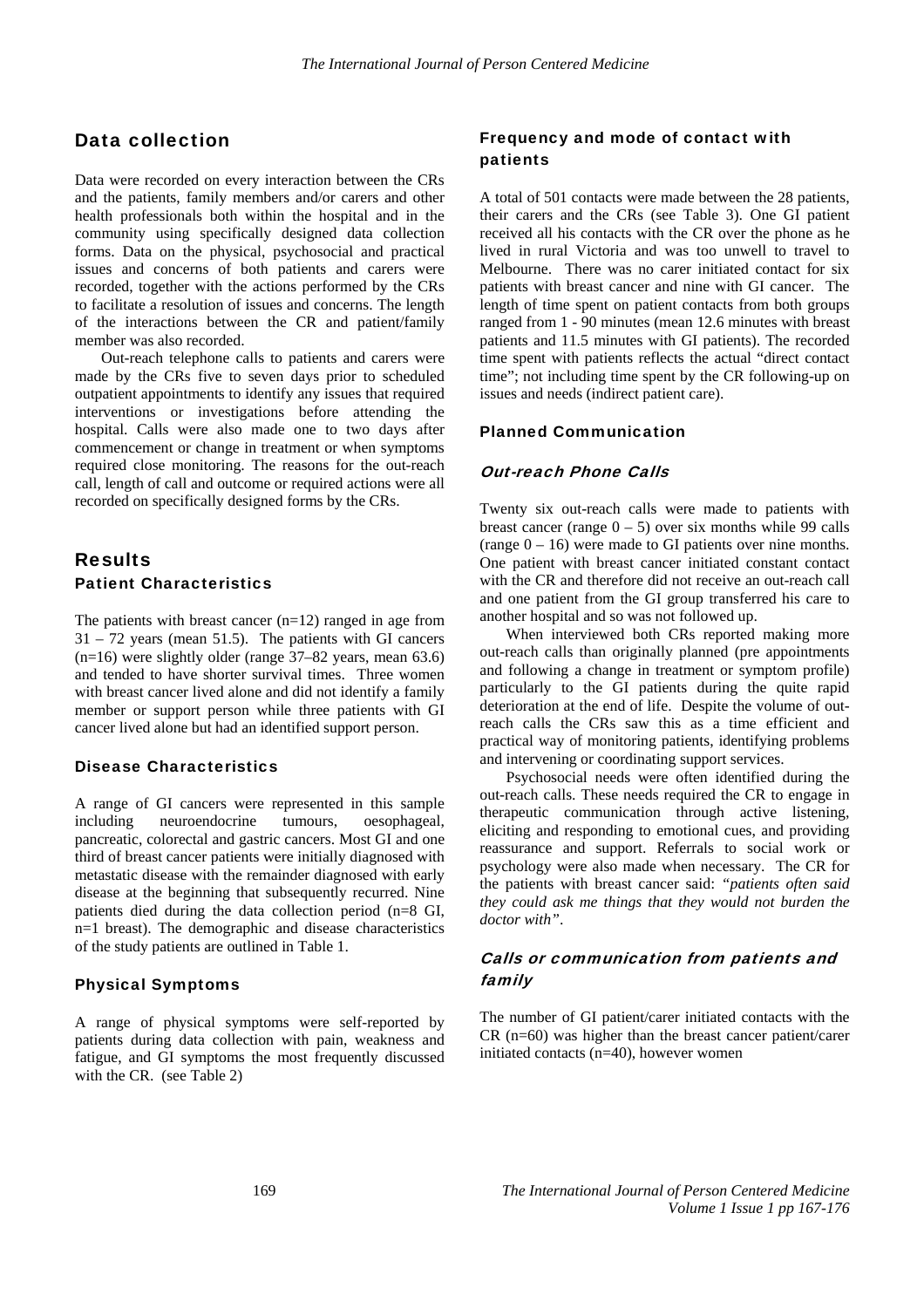#### Table 1: Patient Demographics

|                             |                                        | Patients with breast | Patients with GI        |
|-----------------------------|----------------------------------------|----------------------|-------------------------|
|                             |                                        | cancer ( $n = 12$ )  | cancers ( $n = 16$ )    |
| Gender                      | Male                                   | $\Omega$             | 11                      |
|                             | Female                                 | 12                   | 5                       |
| Marital status              | Married                                | $\overline{5}$       | $\overline{12}$         |
|                             | Single                                 | 3                    | $\overline{2}$          |
|                             | <b>Divorced</b>                        | 2                    | $\Omega$                |
|                             | De Facto                               | 1                    |                         |
|                             | Widowed                                | 1                    |                         |
| <b>Employment Status</b>    | <b>Full Time</b>                       | 3                    | 1                       |
|                             | Part Time                              | 0                    | 1                       |
|                             | Not working/Sick leave                 | 4                    | 6                       |
|                             | <b>Home Duties</b>                     | 4                    | $\overline{c}$          |
|                             | Retired                                | 1                    | 6                       |
| Place of residence          | Metropolitan                           | $\overline{10}$      | $\overline{9}$          |
|                             | Rural                                  | $\boldsymbol{2}$     | $\overline{7}$          |
| Presence of disease         | Metastasis present at diagnosis        | 4                    | 14                      |
|                             | Early stage/local disease at diagnosis | 8                    | $\overline{c}$          |
| Time to metastatic disease  | < 2 years                              | $\overline{c}$       | $\Omega$                |
|                             | 2-5 years                              | 3                    | 0                       |
|                             | > 5 years                              | 3                    | $\boldsymbol{2}$        |
| Site of Metastatic disease* | <b>Bone</b>                            | 9                    | $\overline{2}$          |
|                             | Liver                                  | 6                    | 13                      |
|                             | <b>Brain</b>                           | 3                    | 0                       |
|                             | Lung                                   | 5                    | 3                       |
|                             | Adrenal                                | 1                    | $\mathbf 0$             |
|                             | Spleen                                 | 0                    | 1                       |
|                             | Nodal/omental/mesenteric               | $\pmb{0}$            | $\mathbf{1}$            |
| Number of metastatic sites  | 1                                      | 7                    | 12                      |
|                             | $\overline{c}$                         | 0                    | 4                       |
|                             | 3                                      | 3                    | 0                       |
|                             | 4                                      | 2                    | 0                       |
| Treatment at recruitment**  | Surgery                                | $\overline{2}$       | 0                       |
|                             | Chemotherapy                           | 4                    | 10                      |
|                             | Biphosphonate therapy                  | 8                    | 0                       |
|                             | Herceptin                              | 2                    | 0                       |
|                             | Hormonal therapy                       | 7                    | 0                       |
|                             | Radiotherapy                           | 1                    | $\overline{\mathbf{c}}$ |
|                             | Palliative care                        | 0                    | 6                       |
|                             |                                        |                      |                         |

\*Many patients had metastatic disease in multiple sites

\*\*Many patients were receiving multimodal treatment at time of recruitment

with breast cancer used email more frequently (n=16 versus n=3). The patients with breast cancer tended to contact the CR when they needed advice or clarification about their care plan, but at the same time knew where and how to access support themselves. The CR said *"I think these women have learnt to navigate their way around the system themselves and know where and how to access supports, they didn't need me for that".* While the data shows GI patients did self initiate contact with the CR some tended to wait for the nurse to call them, even when they had a problem *"When I asked why he hadn't phoned me when the pain got worse he said he didn't want to bother me and besides he knew I would call in the next day or so"* (GI CR).

### Patient practical, informational and psychosocial concerns

Patients reported 17 different practical and psychosocial concerns. The most common practical concern related to managing appointments which was raised by 20 of the patients on 47 occasions. Feeling anxious was the most common psychological concern, which was raised by 25 of the patients on 111 occasions. Other emotional concerns, such as fear, worry and ability to cope with the situation were raised on 24 occasions by nine patients from the GI group. The most common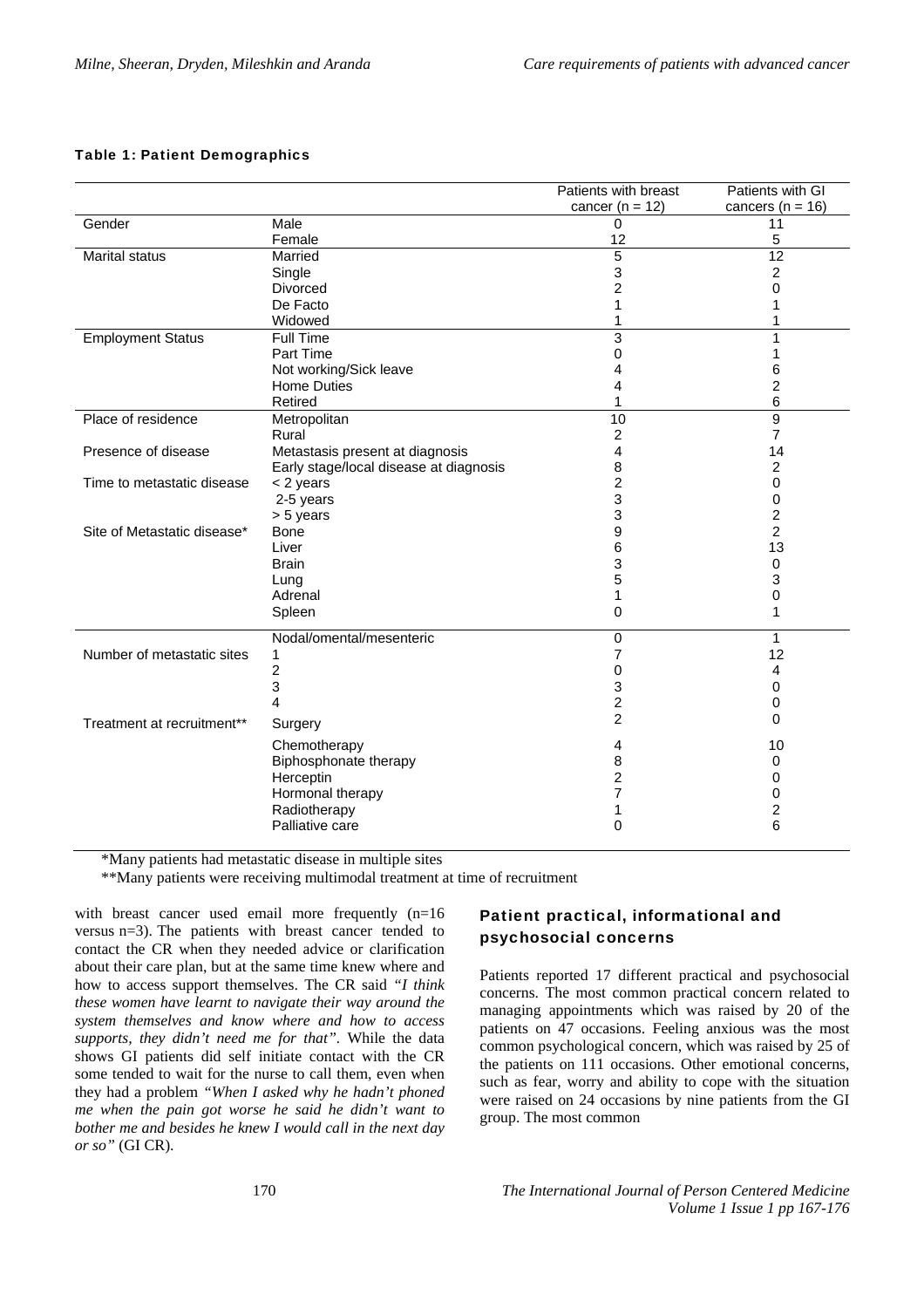| Symptom                          | Patients with breast cancer | Patients with GI cancers | No. of times |
|----------------------------------|-----------------------------|--------------------------|--------------|
|                                  | $(n=12)$                    | $(n=16)$                 | reported     |
| Pain                             |                             | 12                       | 117          |
| Weakness/Fatique                 |                             | 14                       | 96           |
| GIT Symptoms'                    |                             | 14                       | 120          |
| <b>Respiratory Symptoms</b>      |                             |                          | 34           |
| (dyspnoea, cough)                |                             |                          |              |
| Cardiac Symptoms                 |                             | 5                        | 26           |
| (palpitations, swollen limbs)    |                             |                          |              |
| <b>Neurological Symptoms</b>     |                             |                          | 34           |
| (dizziness/drowsiness/confusion) |                             |                          |              |
| Restlessness/panic attacks       |                             |                          | 6            |
| Mouth/teeth problems             |                             |                          | 10           |
| Rash/skin problems               |                             |                          | 12           |
| Insomnia/sleep disturbance       |                             |                          | 13           |
| Miscellaneous <sup>2</sup>       |                             |                          | 63           |

#### Table 2: Symptoms reported by patients

<sup>1</sup>GIT symptoms include constipation, diarrhoea, abdominal symptoms, nausea and vomiting, dysphagia, anorexia/weight loss, jaundice

<sup>2</sup>Miscellaneous symptoms include alopecia, fever/sweating, shoulder problems, potential infection, urinary symptoms, hormonal symptoms, decreased mobility and bleeding/haemoserous ooze.

#### Table 3: Frequency and mode of contact with patients

|                                   | Patients with   | Patients with GI |
|-----------------------------------|-----------------|------------------|
|                                   | breast cancer   | cancers          |
|                                   | $(n = 12)$      | $(n = 16)$       |
| Total number of contacts          | 186             | 315              |
| Mean per patient (range)          | 16 (3-26)       | 20 (2-42)        |
| Face-to-face                      | 72              | 88               |
| Telephone to patient/carer*       | 58              | 160              |
| Telephone from patient            | 21              | 25               |
| Telephone from carer              | 3               | 32               |
| Email to patient/carer            | 16              | 0                |
| Email from patient/carer          | 16              | 3                |
| Number of days with multiple      | 27 <sub>0</sub> | 44M              |
| contacts with the same patient(s) |                 |                  |

\*Includes planned out-reach calls and unplanned or unscheduled calls

^Range of contacts with one breast patient in one day 2-5

^^ Range of contacts with one GI patient in one day 2-4

informational concern was a desire for clarification about the treatment options which had been discussed with the oncologist, which was raised by 19 of the patients on 80 occasions. See Table 4 for detail.

#### Carer practical and psychosocial concerns

Six different practical issues and five psychosocial concerns were raised by patients' carers (see Table 5). Carers were most commonly concerned about their ability to deal with patient symptoms and their own anxiety. Differences in the concerns raised by the two groups of carers were noted and possibly related to differences in the prognosis of the breast and GI patients. Carers of patients with GI cancers expressed concerns about decisions relating to the need for hospitalisation, their ability to provide all support required, dealing with finances and

arranging transport. These issues were not raised by the carers of the women with breast cancer.

#### Clinician researcher actions

Most interactions with the patients and/or their carers required subsequent action by the CR. Seventeen different types of actions were performed by the CR with the number of actions carried out across the study totalling 1064. Provision of supportive medication and symptom management advice, liaison with hospital staff, managing appointments and checking on how patients and carers were managing at home were the most frequent actions performed. All actions were required by GI patients while five actions were not required by the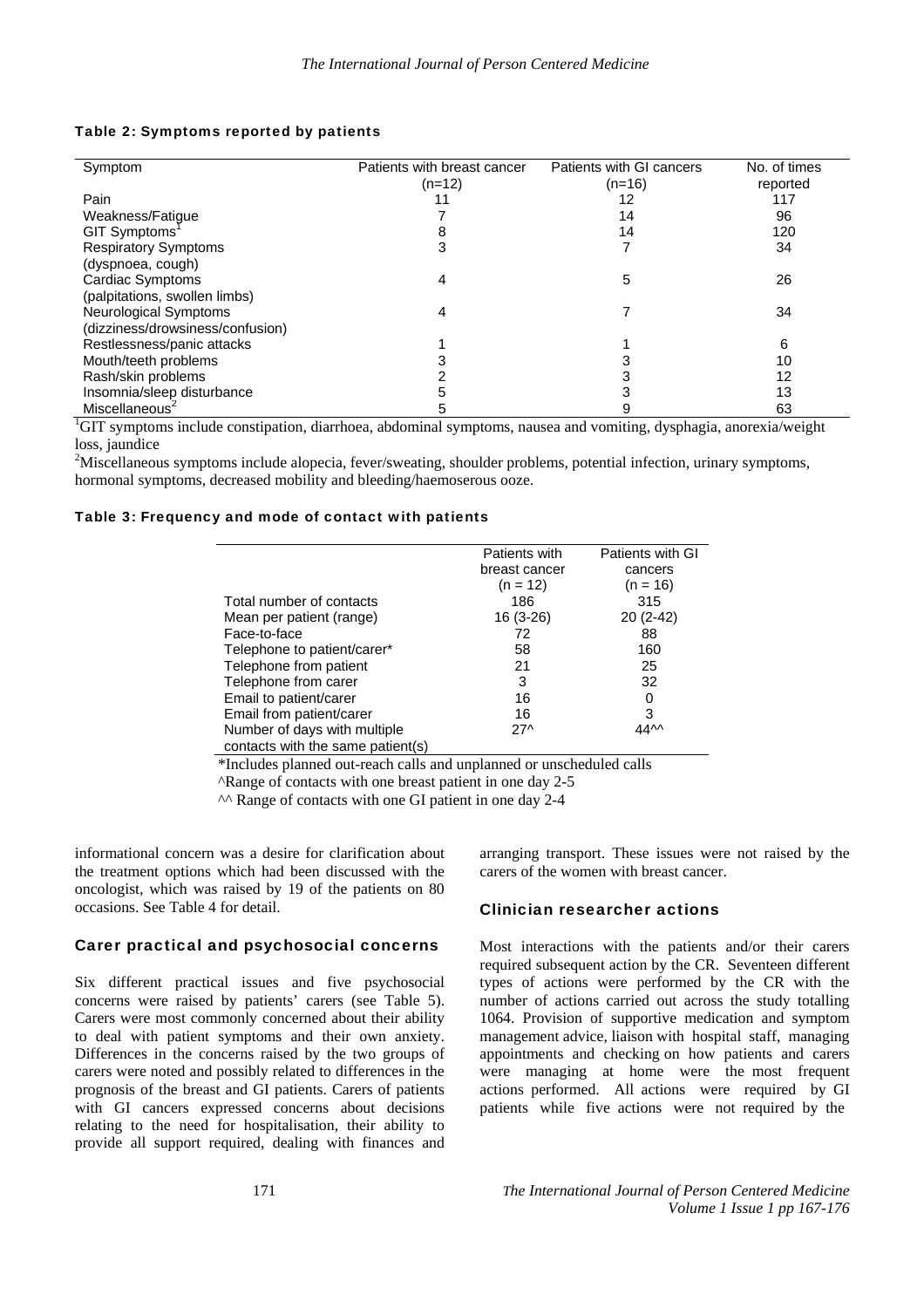#### Table 4: Patient practical and psychosocial concerns

| <b>Issues</b> |                                                                     | No. of Breast<br>Patients<br>(from $n=12$ ) | No. of GI Patients<br>$(from n=16)$ | No. of<br>times<br>reported |
|---------------|---------------------------------------------------------------------|---------------------------------------------|-------------------------------------|-----------------------------|
| Practical     | Clarification and management of<br>appointments                     | 8                                           | 12                                  | 47                          |
|               | Dealing with medications                                            | 4                                           | 6                                   | 28                          |
|               | Obtaining results of blood tests and<br>investigations              | 2                                           | 5                                   | 25                          |
|               | Managing financial concerns                                         | 4                                           | 2                                   | 20                          |
|               | Managing at home                                                    | $\overline{2}$                              | 6                                   | 11                          |
|               | Caring for venous access devices                                    |                                             | 4                                   | 8                           |
|               | Managing complimentary and                                          |                                             | $\overline{2}$                      | $\overline{7}$              |
|               | alternative therapies in conjunction with                           |                                             |                                     |                             |
|               | standard treatments                                                 |                                             |                                     |                             |
|               | Arranging accommodation                                             | 0                                           | 3                                   | 4                           |
|               | Managing co-morbidities                                             | 1                                           | 0                                   | $\overline{2}$              |
| Psychosocial  | Feeling anxious                                                     | 12                                          | 13                                  | 111                         |
|               | Clarification of treatment options as<br>discussed with specialists | 9                                           | 10                                  | 80                          |
|               | Emotional issues such as how to cope,<br>fear and general worry     | 0                                           | 9                                   | 24                          |
|               | Concerns about family carers                                        | 5                                           | 3                                   | 17                          |
|               | Desire to know prognosis                                            | 4                                           | 6                                   | 13                          |
|               | Concerns regarding quality of care being                            | 3                                           | 3                                   | 9                           |
|               | provided                                                            |                                             |                                     |                             |
|               | Dealing with uncertainty                                            | 0                                           | 3                                   |                             |
|               | Meaning of palliative care and                                      |                                             | $\overline{2}$                      | 4                           |
|               | implications of palliative care involvement                         |                                             |                                     |                             |

#### Table 5: Carer practical and psychosocial concerns

| <b>Issues</b> |                                                  | No. of Breast | No. of GI      | No. of times |
|---------------|--------------------------------------------------|---------------|----------------|--------------|
|               |                                                  | Carers        | Carers         | reported     |
|               |                                                  | (from $n=9$ ) | (from $n=16$ ) |              |
| Practical     | Managing patient symptoms                        |               |                | 52           |
|               | Obtaining results                                |               |                | 30           |
|               | Managing appointments                            |               |                | 15           |
|               | Ability to provide support                       |               |                | 3            |
|               | Arranging transport                              |               |                |              |
|               | Managing financial concerns                      |               |                |              |
| Psychosocial  | Dealing with own anxiety                         |               | g              | 62           |
|               | Having end of life discussions with the patient  |               |                | 14           |
|               | Meaning of palliative care and implications of   |               |                | 11           |
|               | palliative care involvement                      |               |                |              |
|               | Discussing whether or not the patient required a |               |                | 6            |
|               | hospital admission                               |               |                |              |
|               | Psychological health of the patient              |               |                | 5            |

patients with breast cancer (Table 6). A number of actions, such as arranging transport, rearranging or making appointments, faxing referrals, booking procedures (e.g. ascetic taps and blood transfusions) were administrative in nature and did not require nursing expertise. On average each patient required 38 actions with a range of 2-42 across the total period they were enrolled in the study.

Further detail about the CR's actions was identified during the interviews. Both CRs described their role in broad terms as including problem solving, acting as a resource person and point of contact within the hospital. They believed their existence and actions benefited patients and their carers by facilitating the journey through the health system. One said *"I think the patients liked having someone within the hospital who 'knew their story' and who was interested in them as individuals as well."*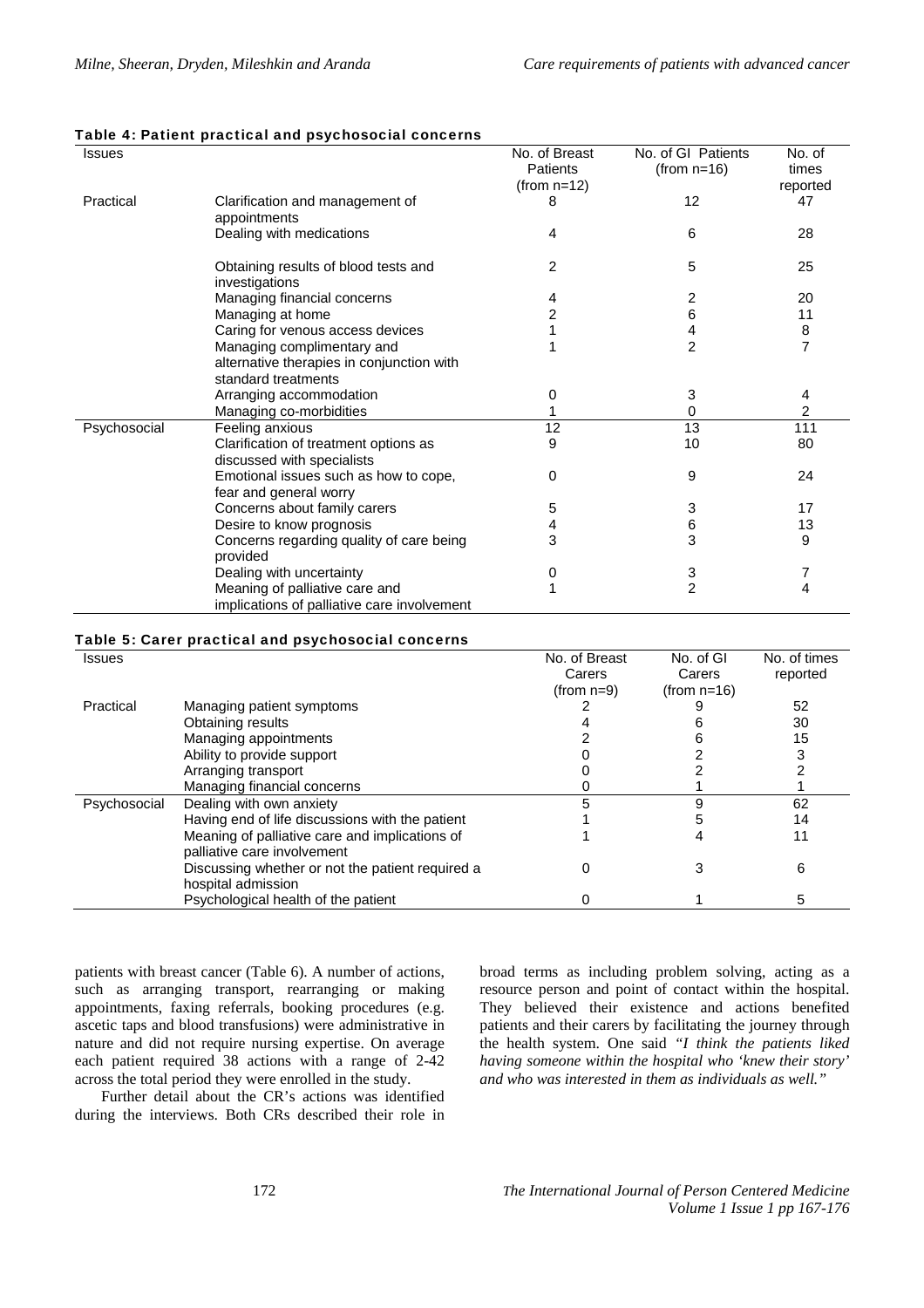|  |  | Table 6: Clinician researcher actions. |
|--|--|----------------------------------------|
|--|--|----------------------------------------|

| Actions                                                                  | Frequency of action   |                   |
|--------------------------------------------------------------------------|-----------------------|-------------------|
|                                                                          | <b>Breast Patient</b> | <b>GI Patient</b> |
|                                                                          | $(n=12)$              | $(n=16)$          |
| Provision of supportive communication or reassurance to patients or      | 120                   | 130               |
| family members                                                           |                       |                   |
| Arrange another time to check on patient and/or carer (includes hospital | 62                    | 160               |
| appointments and outreach calls)                                         |                       |                   |
| Liaise with clinicians and hospital staff                                | 77                    | 110               |
| Providing advice on managing symptoms, nutritional requirements,         | 50                    | 63                |
| medications                                                              |                       |                   |
| Making, changing, cancelling and clarifying appointments*                | 31                    | 48                |
| Seek clarification of issues discussed with clinicians during previous   | 22                    | 17                |
| appointments                                                             |                       |                   |
| Booking, organising and copying investigations (eg; blood tests)*        | 9                     | 19                |
| Making a referral to an allied health professional at the hospital       | 16                    | 9                 |
| Organise a hospital admission (Inpatient and day patient stay)           | 4                     | 14                |
| Advise to go to GP                                                       | 3                     | 11                |
| Making a referral to a community palliative care service                 | 0                     | 12                |
| Liaise with GPs about a change in condition or treatment                 | 6                     | 6                 |
| Organise transport for a future hospital appointment e.g. ambulance*     | 0                     | 8                 |
| Discussing the benefits and draw backs of venous access devices          | 0                     | 5                 |
| Making a referral to the hospital based palliative care consultancy      | 0                     | 4                 |
| service                                                                  |                       |                   |
| Making a referral to a generalist community nursing service              | 0                     | 3                 |
| Miscellaneous <sup>^</sup>                                               | 27                    | 19                |

^ Miscellaneous: organising scripts, accommodation and wound dressings, sending out written resources

\*Actions that do not require nursing input

The care coordination role performed by the CR also benefited the medical staff and assisted in the provision of quality cancer care as illustrated by one CR who said *"I don't know how he* [the medical oncologist] *followed up blood results, arranged treatment times, transport and all the extra support services before me and this project because he certainly doesn't do all that now."* 

## **Discussion**

This paper addresses three aims: to identify the care requirements and concerns of patients with advanced breast and GI cancer as well as those of their primary carer, to examine the role of out-reach telephone calls made by the CR, and to understand the role of the nurse in the care coordination of patients with advanced cancer. The results highlight the value of having a nurse in a coordination role who is able to identify and address the 'support gaps' that exist for patients being treated for advanced cancer in a specialist centre.

The role of the CR in this study was established as a specialist or advanced practice role. Such roles are increasingly promoted as appropriate and necessary for the provision of specialised cancer care [26,27]. Advanced roles have been successful for women with gynaecological cancers recovering from surgery and undergoing chemotherapy as measured by symptom and support

outcomes, dissemination of information, and coordination of referrals and resources [28]. They have also been successful in radiation oncology multidisciplinary teams as evidenced by the provision of direct patient care, involvement in specialized procedures, and conducting initial and/or follow-up visits [29]. A structured review of the literature on specialist nursing roles in chronic disease management such as diabetes, coronary heart disease and chronic obstructive respiratory disease also concluded that nurses in such roles impact positively on care coordination, quality of life and functionality and self care [30].(

The existing nurse co-ordinator (NC) roles at the study hospital, upon which the CR role was modelled, traditionally focus on patients newly diagnosed with cancer and on those with early stage disease receiving first line treatment. This focus evolved because many of these roles were funded by surgical and radiotherapy services resulting in the development of close working relationships between the nurse and surgeon/radiation oncologist. In contrast, patients with persistent, recurrent or metastatic disease remain somewhat invisible within the health care system despite the substantial growth in numbers [10]. This seems to be a problem in both the US [10] and Australia where it is nearly impossible to identify the number of people living with advanced cancer as a central database containing such detail does not exist.

In the study hospital patients with advanced cancer are only brought to the attention of the NC when problems or issues are identified by other team members. This can be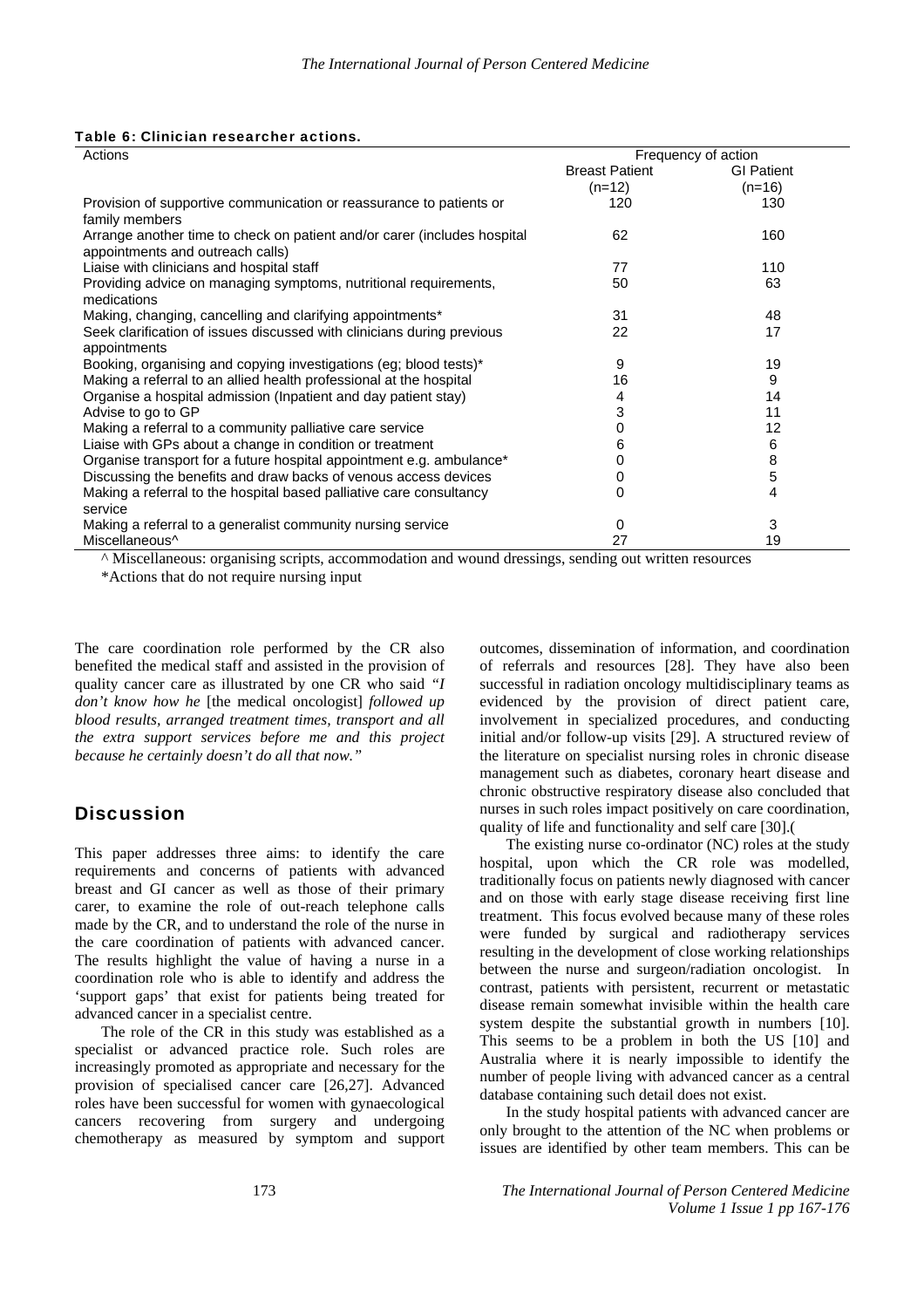partially explained as a result of the absence of standard and routine work processes for linking patients with advanced disease to a designated NC. Yet research by Aranda and colleagues [31,32]found that women with advanced breast cancer, who had high initial needs and then received interventions by breast care nurses had reduced emotional and psychological needs over time suggesting routine identification of such patients is required and would be beneficial.

The data in this study demonstrated the large number and range of practical and psychosocial issues experienced by both cohorts and the subsequent actions carried out by the CRs. The issues were similar for both groups with almost all patients reporting at least one psychosocial concern which reflects evidence from earlier studies suggesting that many patients with advanced cancer experience psychosocial concerns [33,34]. The high volume of issues reported may reflect the relatively poor performance status of the GI cohort in particular (half of the sample died within the nine months of data collection) and the well developed breast care services which promote a culture of voicing needs and asking for support.

One of the highest volume actions carried out by the CR was the provision of supportive communication and reassurance to both the patient and family member. Most often this meant clarifying results of investigations and the risks and benefits of different treatment options as well as the normalisation of fears and concerns. Such therapeutic interactions need to be tailored to the specific issues faced by people affected by advanced cancer rather than mimicking interactions routinely undertaken with people dealing with a potentially curable disease [35].

The high proportion of patients reporting pain (92% of breast versus 75% of GI patients) and fatigue and weakness (58% versus 88%) reflects findings from other studies [36]. Gastrointestinal symptoms including diarrhoea, constipation, nausea and vomiting were also problematic for the majority of the participants (67% of breast versus 88% of GI patients). This symptom profile, when considered in conjunction with the multitude of psychosocial issues reported illustrates the complex care requirements of patients with advanced cancer and supports the argument for having a specialist nurse available to these patients. Nurses in care co-ordination roles who are attuned to the complex needs of patients and family members are well positioned to identify gaps in care delivery and then develop appropriate interventions [10]. With the growing number of patients living with advanced cancer for considerable periods of time, interventions must incorporate self care where feasible and support for family or friend caregivers when necessary [10].

In addition to care co-ordination provided by specialist nurses, patient care was also enhanced by the structured use of out-reach calls as they were a feasible and effective way to monitor the patients and to reduce the need for the patients to travel to the acute hospital. Other studies of telephone interventions, both in cancer care and in chronic illness care, have shown mixed results in terms of helping

patients manage their illness at home. Patients with heart disease were found to require fewer hospitalisations and showed greater adherence to treatment recommendations following a telephone intervention [37-39]. While in a cohort of patients with poorly controlled type 1 diabetes, hospital admissions were not reduced and psychological functioning did not improve but patients rated the calls as helpful [40]. Within a cancer setting Allard [25] showed that a telephone intervention following day surgery for 117 patients with breast cancer reduced emotional distress and enhanced physical functioning and Anastasia [41] describes the benefits of nurse-led telephone management of chemotherapy side-effects when the nurse is highly skilled and familiar with treatment related side-effects. In this study the out-reach calls were deemed important when considered in light of the patients' reluctance to ask doctors all their questions during clinic appointments. Although a degree of caution must be exercised if relying on out-reach calls as a two way means of monitoring patients at home given that some patients chose not to initiate a call when a problem occurred because they knew a call from the CR was scheduled later in the week. Despite this caution this study supports the conclusion reached by Cox and Wilson [42] that nurse-led follow up by telephone was an acceptable, efficient and appropriate means of maintaining contact with a cancer population and provides vital support to vulnerable patients. However, formal evaluation of the effectiveness, long term sustainably and funding options of such out-reach calls within an advanced cancer setting is now required.

In summary, this study has provided significant insight into the range of concerns and issues and the associated complexity of care required by patients with advanced cancer and their carers attending an acute specialist cancer hospital. The issues, needs and concerns experienced by patients and their carers illustrate the diversity of care requirements that require attention by health professionals in order to make the model of care more person-centered. As new biological targeted treatments for cancer begin to fulfil the hope of turning advanced cancer into a chronic disease, there is a clear advantage in having cancer nurses with advanced skills who can effectively assist in the care coordination and management of patients and their carers living with advanced cancer.

#### Acknowledgements

The authors would like to thank to all the patients, their family members and treating clinicians who were so willing to talk to us about their experiences. The authors also wish to acknowledge and give special thanks to Victoria Foletta for the early work she did on this manuscript. Thanks also to Jackie Kearney from the Cancer and Palliative Care Unit, Victorian Department of Health for the financial support that allowed us to extend the literature review beyond the scope of this study. Thanks must also be extended to members of the project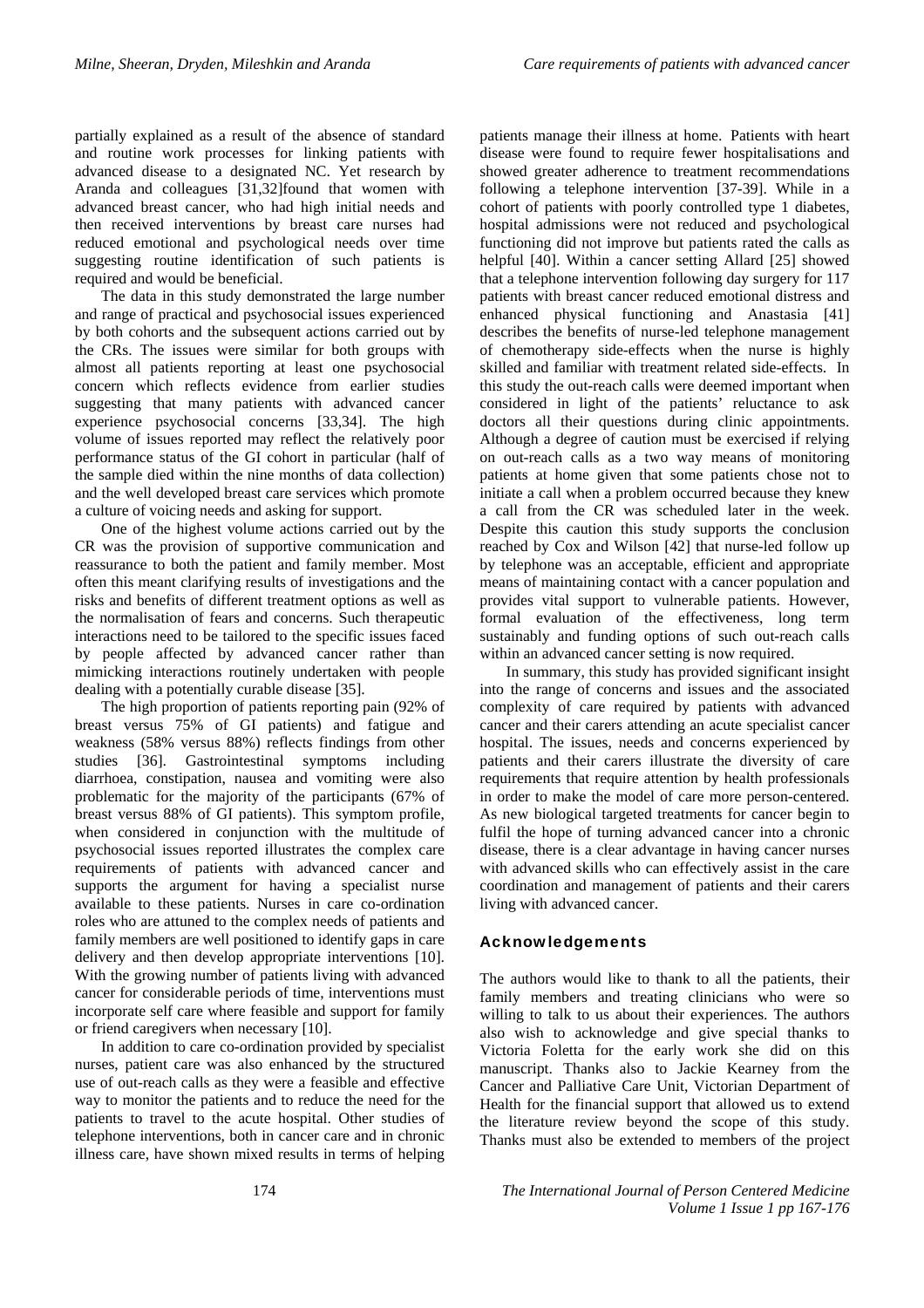steering committee who provided guidance and support to the study nurse coordinators: Dr Linda Mileshkin, Ms Tina Griffiths, Dr Michael Michael, Ms Meg Rogers, Mr Michael Collins, Ms Helen McLennan, Mrs Helen Anstis, Dr Kate Robbins-Browne, Mr Stephen Thomas, Dr Frank Vetere and Dr Lemai Ngyen.

### References

[1] Australian Institute of Health and Welfare. Australia's Health 2008. Canberra 2008. Report No.: Cat. no. Aus 99.

[2] Beyer DA. (1995) Cancer is a chronic disease. *Nurse Practitioner Forum.* Dec;6(4):201-6.

[3] Sharma DC. (2006). WHO groups cancer together with chronic diseases. *Lancet Oncology* Mar;7(3):200.

[4] Victorian Government Department of Human Services. Victoria's Cancer Action Plan 2008-2011. Melbourne 2008.

[5] National Health and Hospitals Reform Commission. A Healthier Future for all Australians. Final report June 2009. Canberra.

[6] Wagner E, Grothaus LC, Sandhu N, Galvin SA, McGregor M, Artz K, et al. (2001). Chronic care clinics for diabetes in primary care. A system wide randomized trial. *Diabetes Care.* 25(4):695-700.

[7] Bodenheimer T, Wagner E, Grumbach K. (2002). Improving primary care for patients with chronic illness. *Journal of American Medical Association*. 288(14):1775-9. [8] Zwar N, Harris M, Griffiths R, Roland M, Dennis S, Powell Davies G, et al. (2006). A systematic review of chronic disease management. Sydney: Research Centre for Primary Health Care and Equity, University of New South Wales.

[9] Harris MF, Zwar N. (2007). Care of patients with chronic disease: The challenge for general practice. *Medical Journal of Australia*. 187(2):104-7.

[10] Haylock PJ. (2010) Advanced cancer: Emergence of a new survivor population. *Seminars in Oncology Nursing.* 26(3):144-50.

[11] Wagner EH, Bennett SM, Austin BT, Greene SM, Schaefer JK, Vonkorff M. (2005). Finding common ground: patient-centeredness and evidence-based chronic illness care. *Journal of Alternative and Complementary Medicine.* 11 Suppl 1:S7-15.

[12] Fitch MI. (2005). Needs of patients living with advanced disease. *Canadian Oncology Nursing Journal.* 15(4):230-42.

[13] Davis S, Kristjanson LJ, Blight J. (2003). Communicating with families of patients in an acute hospital with advanced cancer: problems and strategies identified by nurses. *Cancer Nursing*. Oct;26(5):337-45.

[14] Barlow J, Wright C, Sheasby J, Turner A, Hainsworth J. (2002). Self-management approaches for people with chronic conditions: a review. *Patient Education and Counseling.* Oct -Nov;48(2):177-87.

[15] Cunningham RS. (2004). Advanced practice nursing outcomes: a review of selected empirical literature. *Oncology Nursing Forum.* Mar-Apr;31(2):219-32.

[16] Murphy-Ende K. (2002). Advanced practice nursing: reflections on the past, issues for the future. *Oncology Nursing Forum.* Jan-Feb;29(1):106-12.

[17] Yates P. (2004). Cancer care coordinators: Realising the potential for improving the patient journey. *Cancer Forum*. 28(3):128-31.

[18] Cox A, Bull E, Cockle-Hearne J, Knibb W, Potter C, Faithfull S. (2008). Nurse led telephone follow up in ovarian cancer: a psychosocial perspective. *European Journal of Oncology Nursing.* Dec;12(5):412-7.

[19] Booker J, Eardley A, Cowan R, Logue J, Wylie J, Caress AL. (2004). Telephone first post-intervention follow-up for men who have had radical radiotherapy to the prostate: evaluation of a novel service delivery approach. *European Journal of Oncology Nursing.* Dec;8(4):325-33.

[20] Faithfull S, Corner J, Meyer L, Huddart R, Dearnaley D. (2001). Evaluation of nurse-led follow up for patients undergoing pelvic radiotherapy. *British Journal of Cancer*. Dec 14;85(12):1853-64.

[21] Lewis R, Neal RD, Williams NH, France B, Wilkinson C, Hendry M, et al. (2009). Nurse-led vs. conventional physician-led follow-up for patients with cancer: systematic review. *Journal of Advanced Nursing.* Apr;65(4):706-23.

[22] Sardell S, Sharpe G, Ashley S, Guerrero D, Brada M. (2000). Evaluation of a nurse-led telephone clinic in the follow-up of patients with malignant glioma. *Clinical oncology (Royal College of Radiologists* (Great Britain)). 12(1):36-41.

[23] Shaida N, Jones C, Ravindranath N, Das T, Wilmott K, Jones A, et al. (2007). Patient satisfaction with nurseled telephone consultation for the follow-up of patients with prostate cancer. *Prostate Cancer and Prostatic Diseases.* 10(4):369-73.

[24] Beaver K, Twomey M, Witham G, Foy S, Luker KA. (2006). Meeting the information needs of women with breast cancer: piloting a nurse-led intervention. *European Journal of Oncology Nursing.* Dec;10(5):378-90.

[25] Allard NC. (2007). Day surgery for breast cancer: effects of a psychoeducational telephone intervention on functional status and emotional distress. *Oncology Nursing Forum.* Jan;34(1):133-41.

[26] Eicher MRE, Marquard S, Aebi S. (2003). A nurse is a nurse? A systematic review of the effectiveness of specialised nursing in breast cancer. *European Journal of Cancer.* 42:3117-26.

[27] Yates P. (2007). Achieving coordinated cancer care: Report on the clinical oncological society of Australia care coordination workshop. *Cancer Forum*. 31(3):169-72.

[28] McCorkle R, Dowd M, Ercolano E, Schulman-Green D, Williams AL, Siefert ML, et al. (2009). Effects of a nursing intervention on quality of life outcomes in postsurgical women with gynecological cancers. *Psychooncology.* Jan;18(1):62-70.